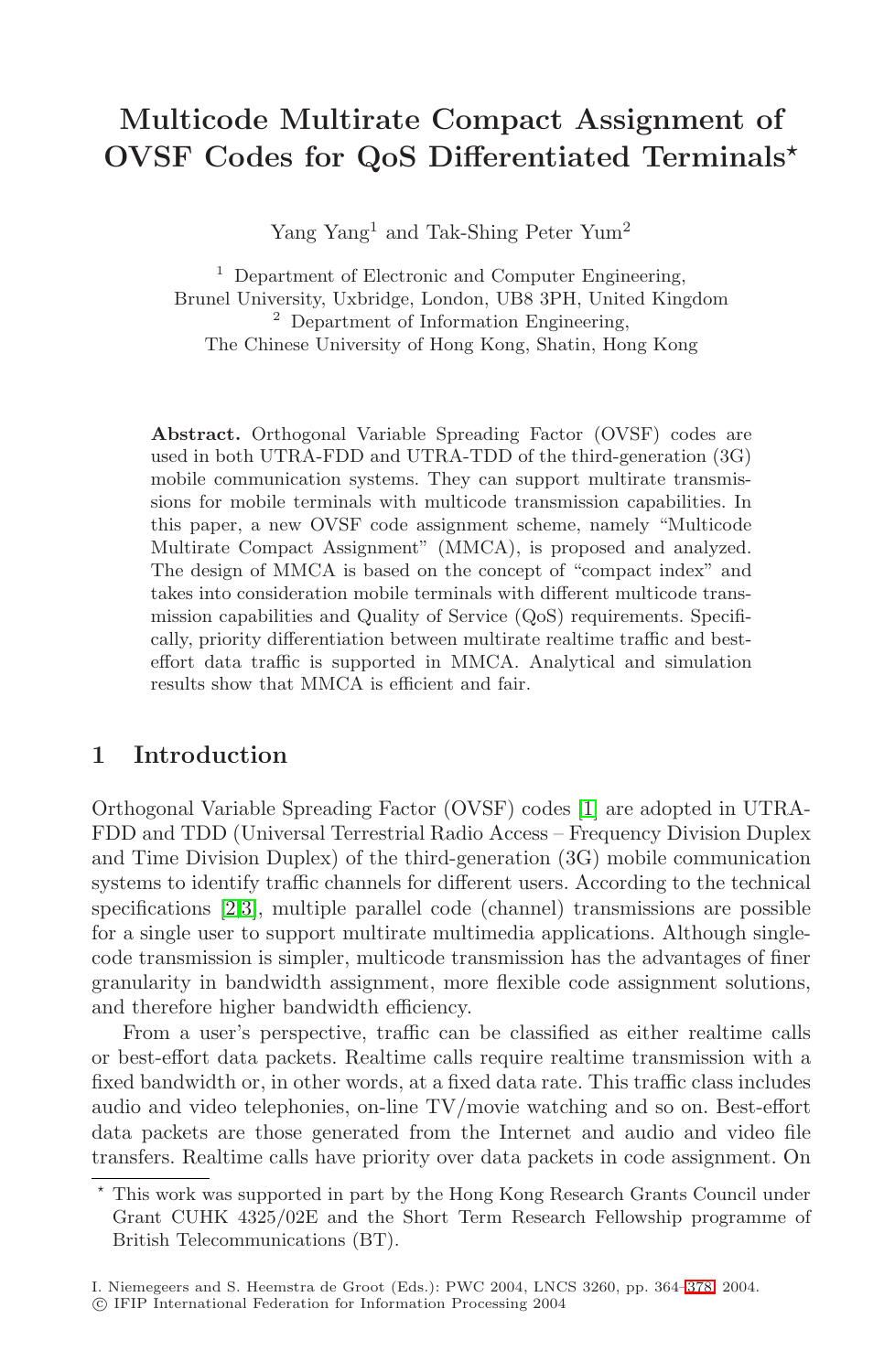the other hand, from the system's perspective, users are heterogeneous. First, they have different Quality of Service (QoS) requirements, e.g. realtime or besteffort transmission, fixed or variable bandwidth assignment, and fixed or variable packet size. Second, mobile terminals have different capabilities in supporting multicode transmission.

Code assignment schemes can be of the *non-rearrangeable* and *rearrangeable* type. Specifically, rearrangeable code assignment schemes allow the OVSF codes to be rearranged so that they have better performance at the expense of higher computational complexity. Many single-code rearrangeable code assignment schemes were proposed in literature [\[4](#page-13-0)[,5,6,7,8,9,10,11,12,13,14\]](#page-14-0). Among them, the priority issue between realtime and best-effort traffic was considered in [\[4](#page-13-0)[,7,9\]](#page-14-0). Several single-code non-rearrangeable code assignment schemes were proposed in [\[8,10,11,12,13\]](#page-14-0). Specifically, the algorithm in [\[8\]](#page-14-0) is based on the firstfit scheme for the bin-packing problem. In [\[10\]](#page-14-0), a fixed code configuration, which specifies the number of OVSF codes for each service class, is used for maximizing the average throughput. Tseng and Chao compare the performance of *random*, *leftmost* and *crowded-first* schemes in [\[11\]](#page-14-0). The concept of *crowded-first* is extended in [\[12\]](#page-14-0) and a new code selection scheme based on the "weights" of candidate codes is proposed. In [\[13\]](#page-14-0), a new measure called "compact index" is defined as the criterion for code assignment. By using this criterion, the proposed *Compact Assignment* (CA) scheme can offer comparable performance to rearrangeable schemes. Multicode rearrangeable code assignment schemes were proposed in [\[15,16\]](#page-14-0) for uniform mobile terminals having exactly the same capability in supporting multicode transmission, and in [\[17,18\]](#page-14-0) for different multicode capable terminals. All these multicode schemes consider only multirate realtime traffic class.

In this paper, based on the concept of "compact index", we design and analyze a non-rearrangeable multicode code assignment scheme, namely "Multicode Multirate Compact Assignment" (MMCA), for accommodating both multirate realtime and best-effort traffic. The design considers the coexistence of mobile terminals with different multicode transmission capabilities and QoS requirements. When multicode transmission is introduced, many slack capacities in the code tree can be taken up by the second and third codes and renders code rearrangement not essential. Also, when data packets are introduced, they can absorb these "wasted" capacity (usable but not used by realtime traffic).

The rest of this paper is organized as follows. In Section 2, the tree structure and some basic concepts of OVSF codes are reviewed. Based on that, the code assignment problem for accommodating mobile terminals with different QoS requirements and different multicode transmission capabilities is formulated. The algorithm of *Multicode Multirate Compact Assignment* (MMCA) is proposed and discussed in Section [3.](#page-4-0) In Section [4,](#page-8-0) the performance of MMCA is studied. Both the analytical and simulation results are given and compared.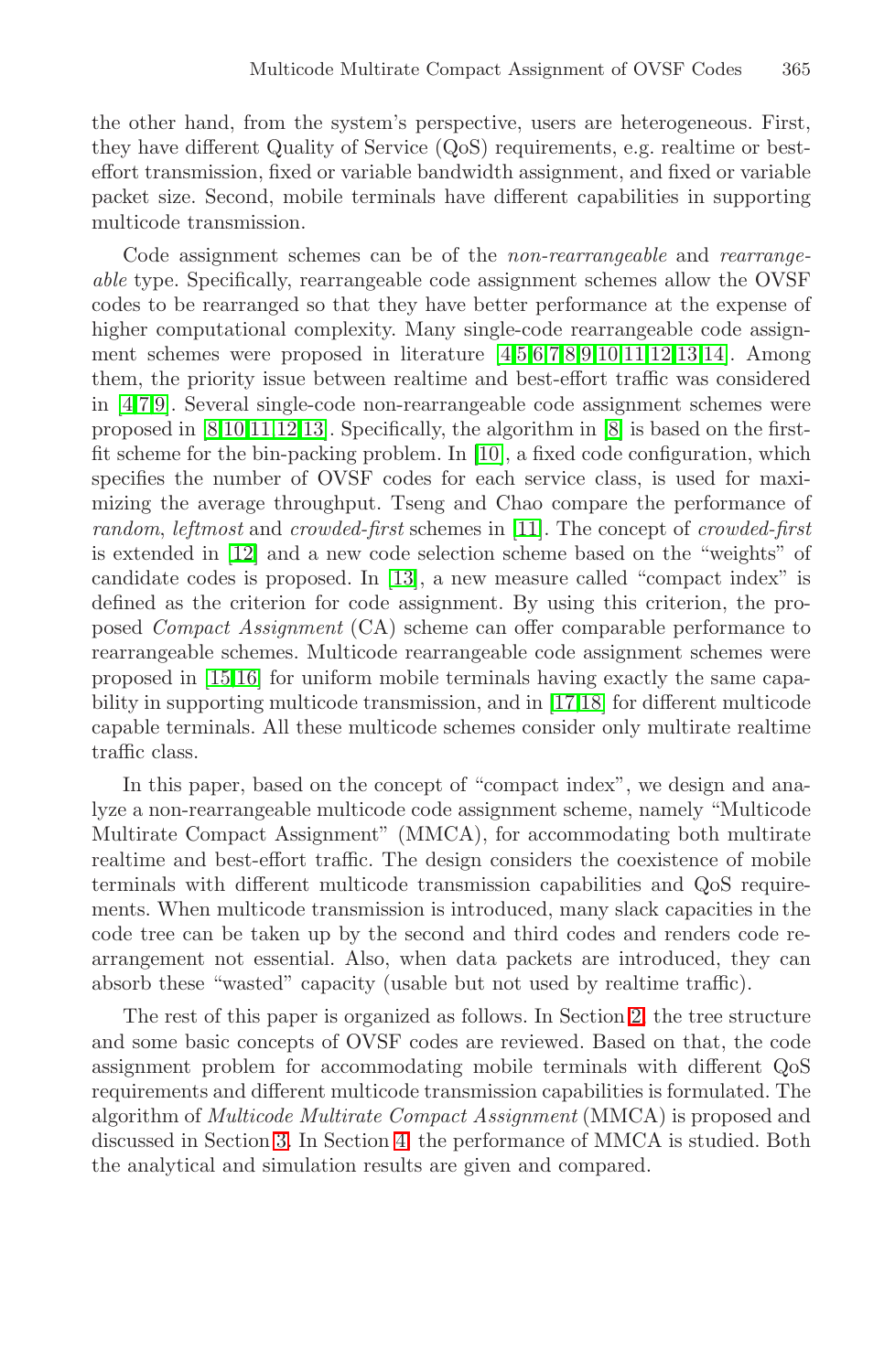

**Fig. 1.** <sup>A</sup> <sup>K</sup>-layer code tree.

### **2 The Code Assignment Problem**

All OVSF codes in the system can be represented by the nodes in a binary tree  $[1]$ . Fig. 1 shows a K-layer code tree. Each layer corresponds to a particular spreading factor, so all codes in the same layer can support the same data rate. The data rate a code can support is called its capacity. Let the capacity of the leaf codes (in layer K) be R. Then, the capacity of the codes in layer k is  $2^{K-k}R$ , as shown in Fig. 1.

Layer k has  $2^k$  codes and they are sequentially labeled from left to right, starting from one. The  $m^{th}$  code in layer k is referred to as code  $(k, m)$ . The total capacity of all the codes in each layer is  $2^K R$ , irrespective of the layer number. For a typical code  $(k, m)$ , its ancestor code set, denoted by  $S_A^{(k,m)}$ , contains all the codes on the path from  $(k, m)$  to the root code  $(0, 1)$ . Its descendant code set, denoted by  $S_D^{(k,m)}$ , contains all the codes in the branch under  $(k,m)$ .

Codes in the same layer that are connected by an i-layer sub-tree are defined as the  $i^{th}$ -layer neighbours. Let  $S_i^{(k,m)}$  denote the set of  $i^{th}$ -layer neighbours of code  $(k,m)$ . Then,

$$
S_i^{(k,m)} = \left\{ (k, m-p+q) \, | \, p = (m-1) \bmod 2^i, \, 0 \le q \le 2^i - 1 \right\} \quad . \tag{1}
$$

Take code  $(K,3)$  in Fig. 1 as an example, the sets of  $1^{st}$ - and  $2^{nd}$ -layer neighbours are  $S_1^{(K,3)} = \{(K,3), (K,4)\}\$  and  $S_2^{(K,3)} = \{(K,1), (K,2), (K,3), (K,4)\}\,$ respectively. The positional relationship between  $(k,m)$  and other layer-k codes are represented by the k different sets  $S_i^{(k,m)}$   $(1 \leq i \leq k)$ .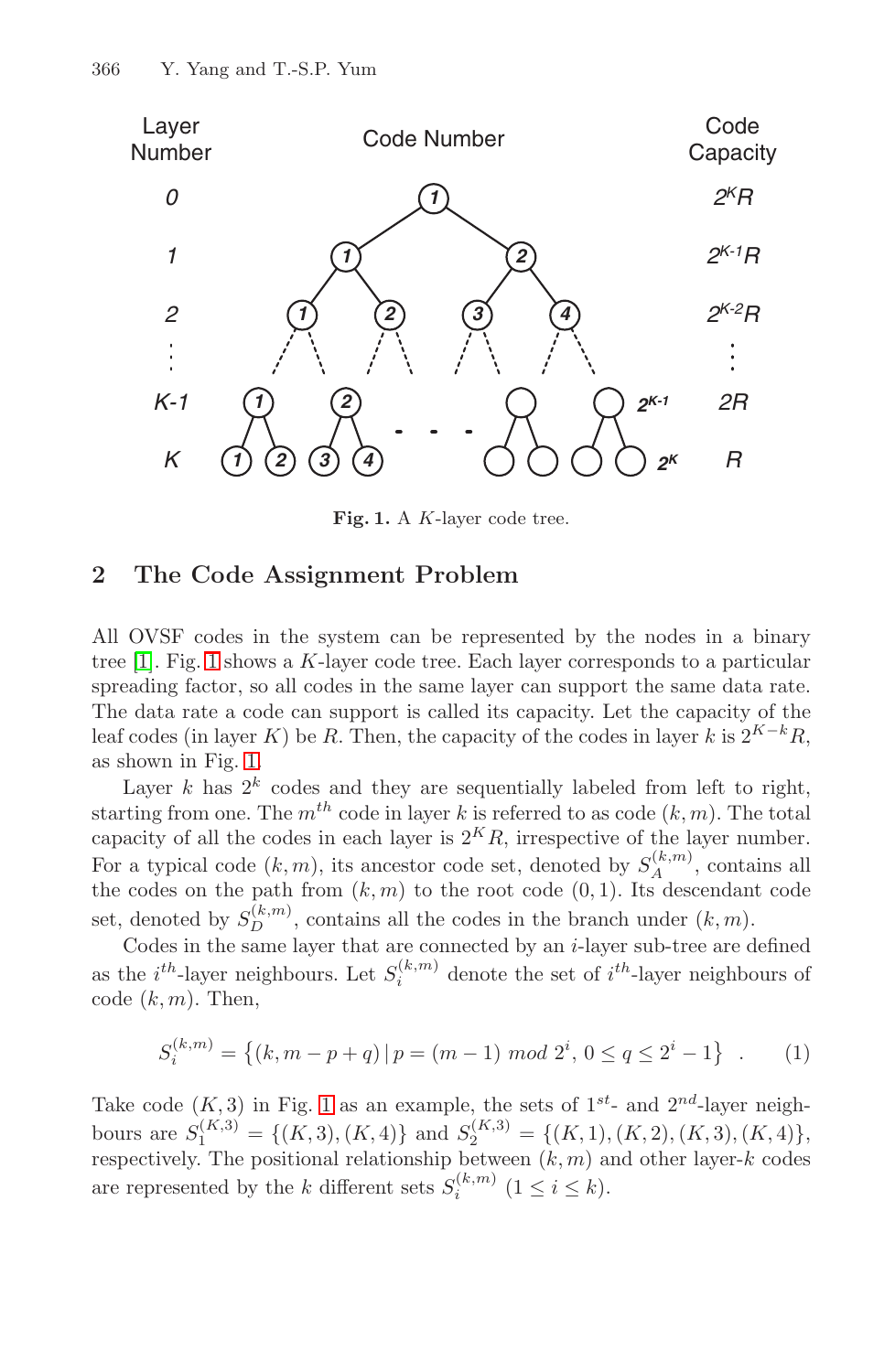### <span id="page-3-0"></span>**2.1 Assignable Codes**

Consider code  $(k, m)$ . When it is assigned to carry a realtime call, we stipulate that code (k,m) and all its ancestor and descendant codes are *non-preemptable*. When code  $(k, m)$  is assigned to carry a best-effort data packet, we stipulate that code (k,m) and all its descendant codes are *preemptable*. In this case, an ancestor code of (k,m) is also *preemptable* if it is not *non-preemptable*. Therefore, an ancestor code is *non-preemptable* if it has both *non-preemptable* and *preemptable* descendant codes. Preemptable codes can be only assigned and reassigned to realtime calls by suspending some ongoing packet transmissions. Besides *nonpreemptable* and *preemptable* codes, all remaining codes in the tree are *assignable*. They can be freely assigned to carry either realtime calls or data packets. More importantly, assignable codes have the following properties.

- *Property 1:* If code  $(k, m)$  (where  $k \leq K 1$ ) is assignable, so are all its descendant codes [\[13\]](#page-14-0).
- *Property 2:* If all the leaf descendant codes of code  $(k,m)$  (where  $k \leq K 1$ ) are assignable, so is code  $(k, m)$ .

These assignable codes, preemptable codes and non-preemptable codes form a partition of the code tree. They can be characterized by the status index  $I^{(k,m)}$ , defined as

$$
I^{(k,m)} = \begin{cases} 0, & \text{code } (k,m) \text{ is non-preemptable }; \\ 1, & \text{code } (k,m) \text{ is preemptable }; \\ 2, & \text{code } (k,m) \text{ is assignable }.\end{cases} \tag{2}
$$

As an example, Fig. 2 shows the status index values of all codes in a 4-layer code tree.



**Fig. 2.** Status index in a 4-layer code tree. Codes  $\{(3, 4), (4, 6), (4, 12)\}$  are carrying realtime calls, and codes  $\{(2, 1), (2, 4)\}\$ are carrying data packets.

Upon receiving a new transmission request (realtime call or data packet), the base station needs to first identify all candidate codes suitable for assignment.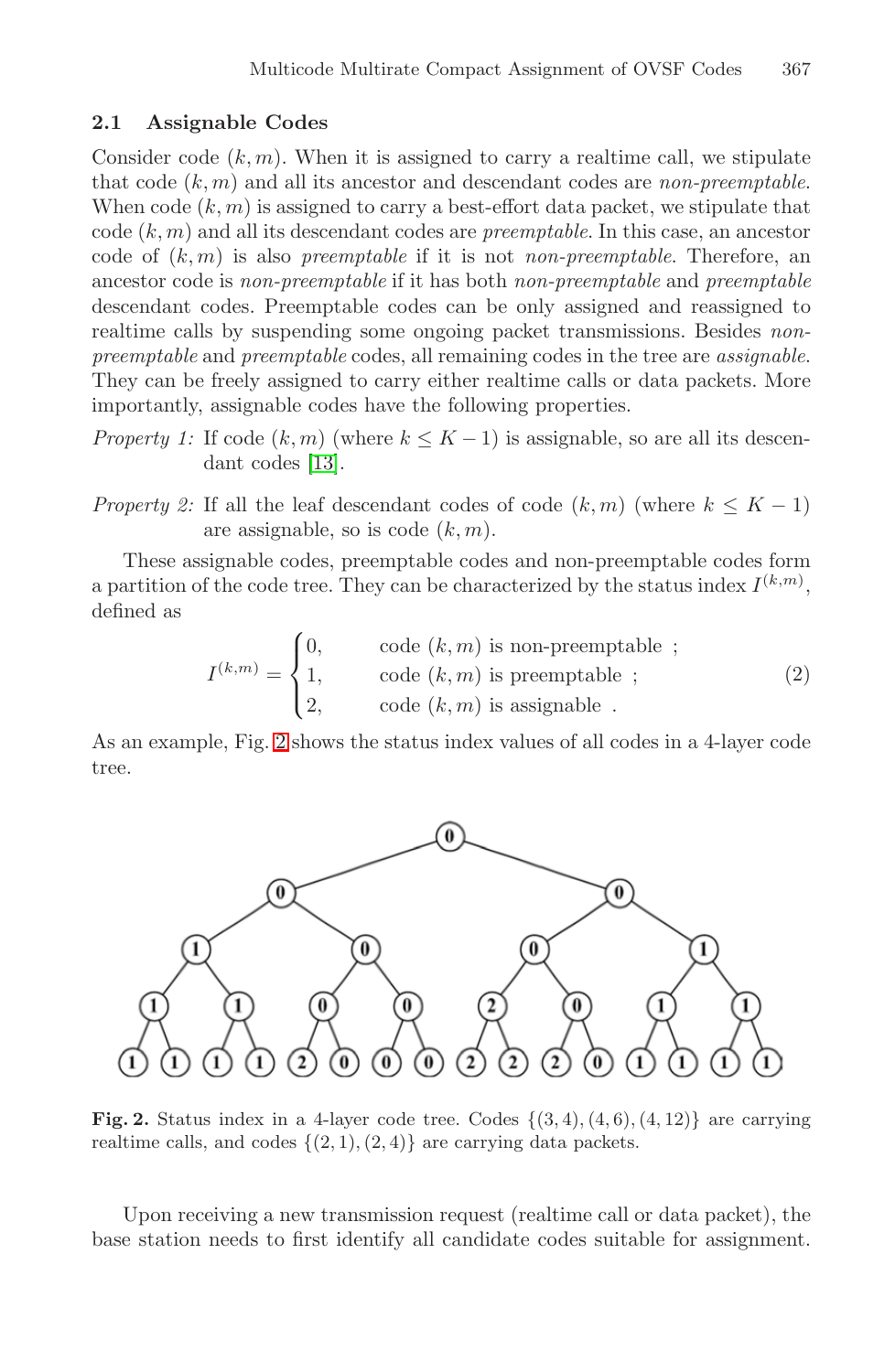<span id="page-4-0"></span>Let S denote the set of all candidate codes in the tree and let  $S_K$  denote the set of leaf candidate codes in layer K. For data packets, S and  $S_K$  consist of assignable codes only. But for realtime calls, preemptable codes are also included in S and  $S_K$  since realtime calls have priority over data packets in code assignment. In other words,  $S_K$  is given by

$$
S_K = \begin{cases} \{(K,m) \mid I^{(K,m)} = 2, 1 \le m \le 2^K\}, & \text{for data packets ;} \\ \{(K,m) \mid I^{(K,m)} \ge 1, 1 \le m \le 2^K\}, & \text{for realtime calls .} \end{cases}
$$
(3)

According to *Property 2*, candidate code set S can be derived from  $S_K$ <sup>1</sup>.

### **2.2** Compact Index  $g^{(k,m)}$

To expand the capability of the code tree in supporting different data rates, new code assignments should be packed as tightly as possible into the existing busy codes, i.e. the candidate codes in the most congested positions are used to carry the new calls/packets. In this way, the code tree is kept as compact (and hence flexible for accommodating multiple data rates) as possible after each code assignment.

The candidate codes in the most congested positions can be identified by their *compact index*  $g^{(k,m)}$ , which is defined as the total number of candidate codes in the  $k$  different neighbourhoods of code  $(k, m)$  [\[13\]](#page-14-0).

$$
g^{(k,m)} = \sum_{i=1}^{k} |S_i^{(k,m)} \cap S| \quad , \tag{4}
$$

where |x| denotes the size of set x. Given layer k, a smaller value of  $g^{(k,m)}$  implies that candidate code  $(k, m)$  is surrounded by less number of other candidate codes in the same layer and is, therefore, located in a more congested position. For a newly arrived data packet seeing the code tree shown in Fig. [2](#page-3-0), we have  $q^{(4,5)} = 7$ ,  $q^{(4,9)} = q^{(4,10)} = 12$  and  $q^{(4,11)} = 11$ , which implies code (4, 5) is in the most congested position.

# **3 Multicode Multirate Compact Assignment**

We propose in this section a multicode assignment scheme, namely *Multicode Multirate Compact Assignment* (MMCA). The objective of MMCA is to keep the remaining candidate codes in the most compact state after each code assignment without rearranging codes. This can be achieved by finding the candidate codes in the most congested positions for the new calls/packets. In summary, MMCA is a natural extension of *Compact Assignment* (CA) [\[13\]](#page-14-0) with the following features.

*1.* MMCA does not perform code rearrangement and is therefore simple.

<sup>&</sup>lt;sup>1</sup> The mapping from  $S_K$  to S is a bijection.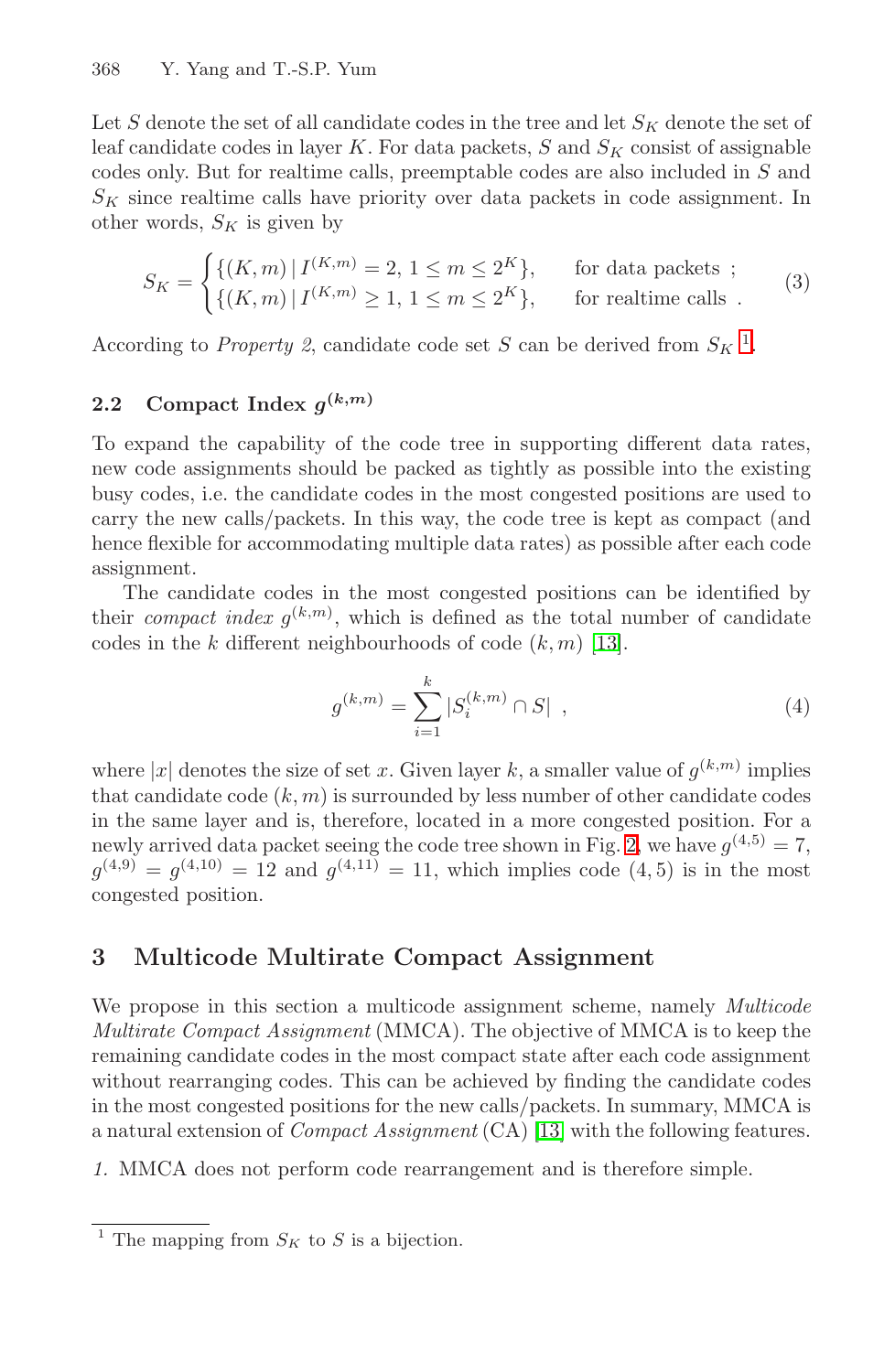- <span id="page-5-0"></span>*2.* MMCA provides priority differentiation between realtime calls and data packets.
- *3.* MMCA supports mobile terminals with different multicode transmission capabilities.
- *4.* MMCA balances transmission quality among the multiple codes assigned to the same user.
- *5.* MMCA supports multirate realtime calls and keeps the code tree as flexible as possible in accepting new multirate calls.

### **3.1 Multicode Solutions**

For a mobile terminal requiring bandwidth (or data rate)  $j \cdot R$  and can transmit n codes, several code assignment solutions may be available for use. A solution, denoted by  $(d_0, d_1, \dots, d_K)$ , consists of  $K + 1$  integers with  $d_k$  representing the number of candidate codes needed in layer  $k$ . The set of all solutions can be obtained by enumerating all integer-combinations under the constraints of bandwidth requirement and multicode transmission capability, i.e.  $\sum_{k=0}^{K} d_k$ .  $2^{K-k} = j$  and  $\sum_{k=0}^{K} d_k \leq n$ .

We propose for use a more efficient algorithm called *Multicode Solution Generator*. It starts from the solution  $(0, 0, \dots, 0, j)$ , which requires j leaf candidate codes. The next solution can be obtained by replacing two leaf codes by one  $(K-1)$ -layer code in the first solution, i.e.  $(0,0,\dots,1,j-2)$ . Continuing this way, all possible multicode solutions satisfying the bandwidth requirement can be obtained. Next, we use multicode transmission capability to screen out solutions requiring more than n codes  $^2$ .

As an example, consider a 4-layer code tree with each solution represented by five integers. Table [1](#page-6-0) lists all multicode solutions for different combinations of bandwidth requirement (from  $j = 1$  to  $j = 16$ ) and multicode transmission capability (from  $n = 1$  to  $n = 6$ )<sup>3</sup>.

As seen in Table [1,](#page-6-0) for some combinations of j and n, e.g.  $j = 15$  and  $n = 2$ , no solution exists. These cases are marked by symbol "-" in the table. On the other hand, given  $j$ , mobile terminal with a larger  $n$  may have more choices in multicode assignment. As an example, for the case  $j = 6$  and  $n = 3$ , there are three multicode solutions:  $(0, 0, 1, 1, 0)$ ,  $(0, 0, 0, 3, 0)$  and  $(0, 0, 1, 0, 2)$ . Intuitively, the solution requiring the least number of candidate codes (with large code capacity), i.e.  $(0, 0, 1, 1, 0)$ , is appealing. However, we found that the solution requiring a larger number of codes (with small code capacity) is more "system-friendly". Here are the reasons:

*Reason 1:* It is usually much easier to find small-capacity candidate codes for assignment, especially when the system is heavy loaded.

<sup>2</sup> Another approach using dynamic programming technique is given in [\[18\]](#page-14-0).

<sup>&</sup>lt;sup>3</sup> For simplicity,  $(d_0, d_1, d_2, d_3, d_4)$  is represented by " $d_0d_1d_2d_3d_4$ " in this table.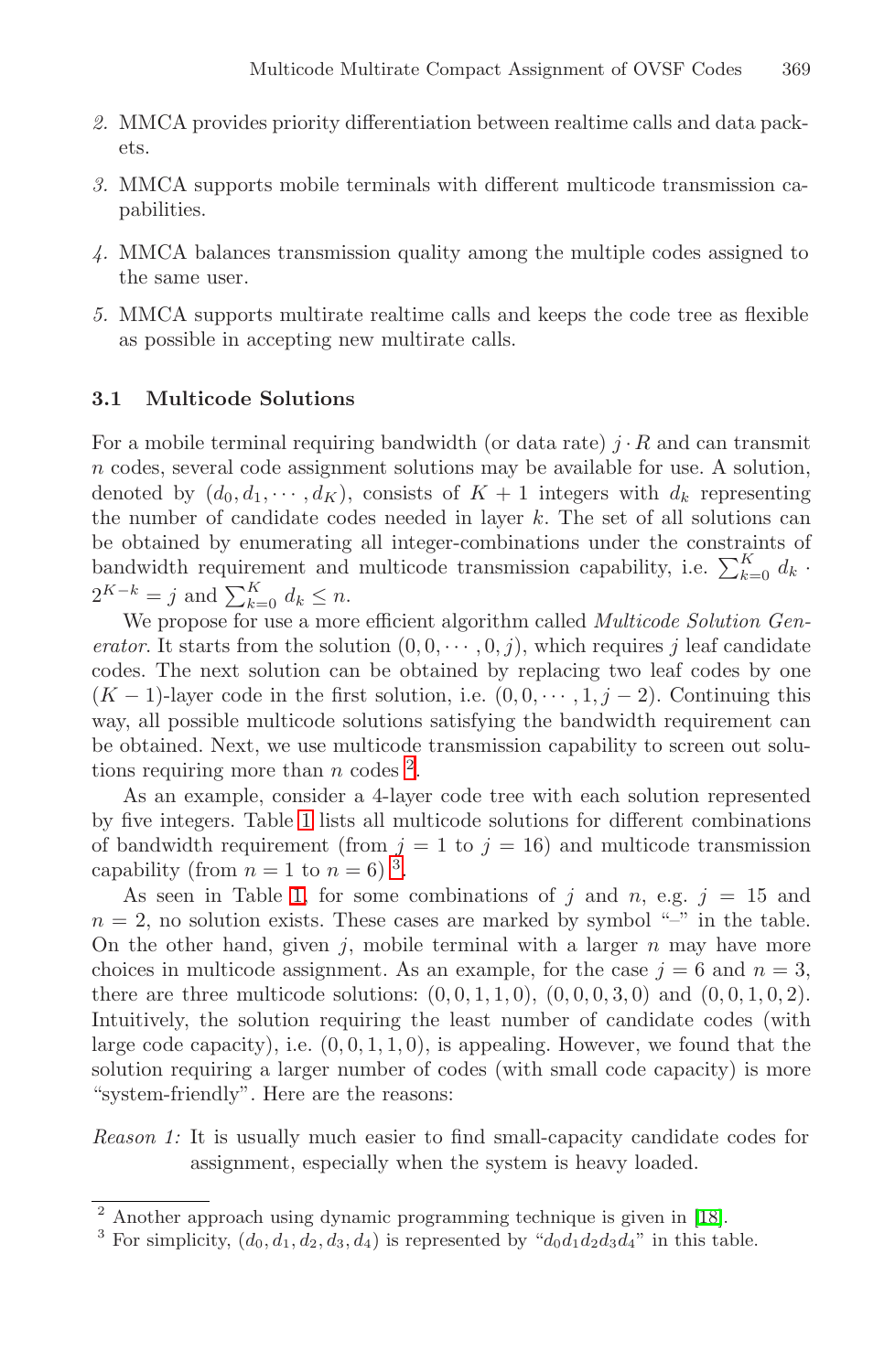<span id="page-6-0"></span>

| Data          | Multicode Transmission Capability |                |       |                |       |       |
|---------------|-----------------------------------|----------------|-------|----------------|-------|-------|
| Rate          | 1                                 | $\overline{2}$ | 3     | $\overline{4}$ | 5     | 6     |
| 1R            | 00001                             |                |       |                |       |       |
| $2\mathrm{R}$ | 00010                             | 00002          |       |                |       |       |
| $3\mathrm{R}$ |                                   | 00011          | 00003 |                |       |       |
| $4\mathrm{R}$ | 00100                             | 00020          | 00012 | 00004          |       |       |
| 5R            |                                   | 00101          | 00021 | 00013          | 00005 |       |
| 6R            |                                   | 00110          | 00030 | 00022          | 00014 | 00006 |
|               |                                   |                | 00102 |                |       |       |
| $7R$          |                                   |                | 00111 | 00031          | 00023 | 00015 |
|               |                                   |                |       | 00103          |       |       |
| 8R            | 01000                             | 00200          | 00120 | 00040          | 00032 | 00024 |
|               |                                   |                |       | 00112          | 00104 |       |
| $9\mathrm{R}$ |                                   | 01001          | 00201 | 00121          | 00041 | 00033 |
|               |                                   |                |       |                | 00113 | 00105 |
| 10R           |                                   | 01010          | 00210 | 00130          | 00050 | 00042 |
|               |                                   |                | 01002 | 00202          | 00122 | 00114 |
| $11R$         |                                   |                | 01011 | 00211          | 00131 | 00051 |
|               |                                   |                |       | 01003          | 00203 | 00123 |
|               |                                   | 01100          | 00300 | 00220          | 00140 | 00060 |
| 12R           |                                   |                | 01020 | 01012          | 00212 | 00132 |
|               |                                   |                |       |                | 01004 | 00204 |
|               |                                   |                | 01101 | 00301          | 00221 | 00141 |
| $13R$         |                                   |                |       | 01021          | 01013 | 00213 |
|               |                                   |                |       |                |       | 01005 |
|               |                                   |                | 01110 | 00310          | 00230 | 00150 |
| 14R           |                                   |                |       | 01030          | 00302 | 00222 |
|               |                                   |                |       | 01102          | 01022 | 01014 |
|               |                                   |                |       | 01111          | 00311 | 00231 |
| 15R           |                                   |                |       |                | 01031 | 00303 |
|               |                                   |                |       |                | 01103 | 01023 |
|               | 10000                             | 02000          | 01200 | 00400          | 00320 | 00240 |
| 16R           |                                   |                |       | 01120          | 01040 | 00312 |
|               |                                   |                |       |                | 01112 | 01032 |
|               |                                   |                |       |                |       | 01104 |

### **Table 1.** Multicode solutions.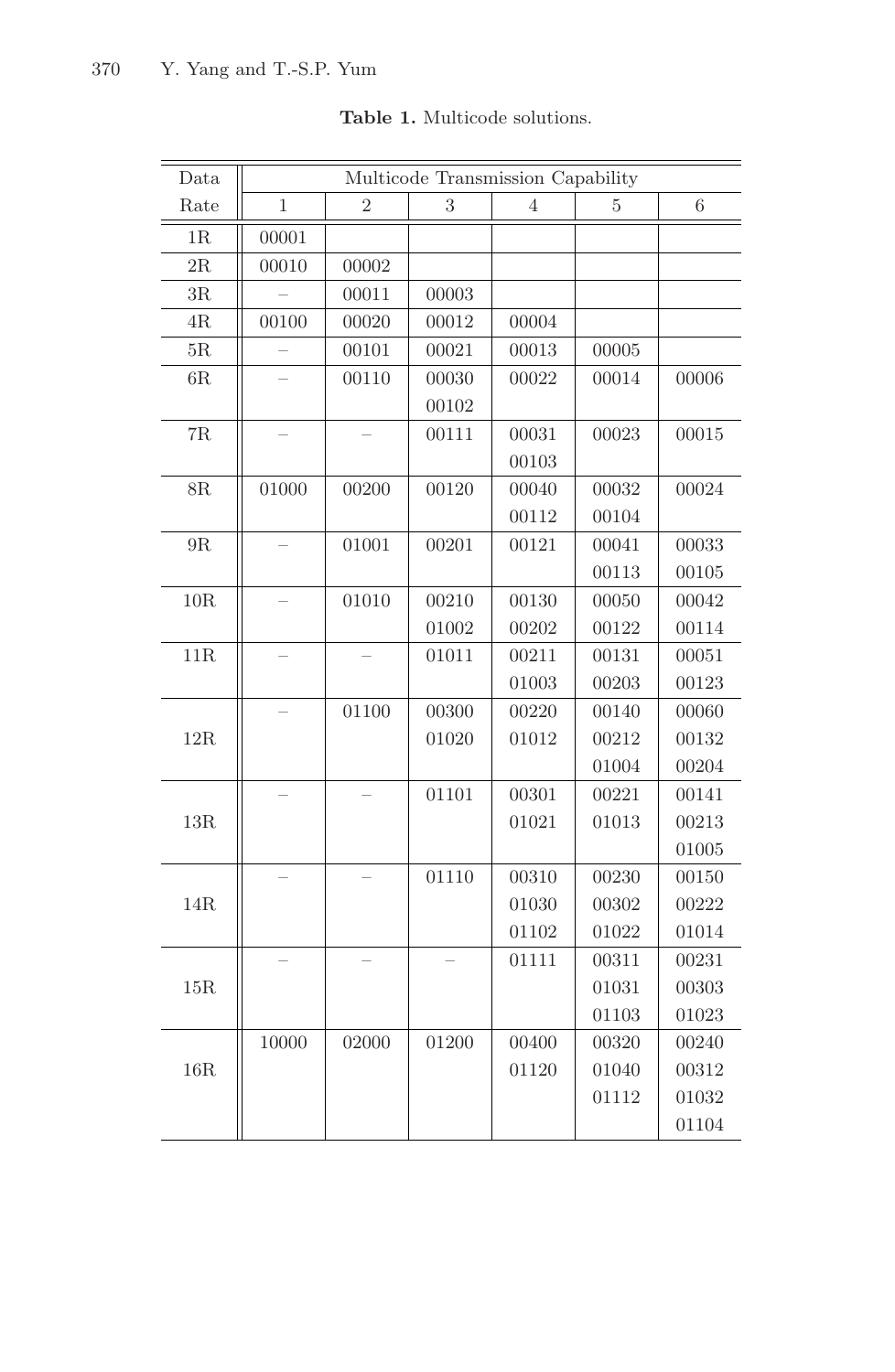- <span id="page-7-0"></span>*Reason 2:* The use of small-capacity codes can offer better transmission quality because they have larger spreading factors.
- *Reason 3:* There are more small-capacity candidate codes in the congested positions. They should be used first so as to keep the resulting code tree as flexible as possible in supporting different data rates.

When there are multiple choices for assigning the same number of candidate codes, we choose the solution with the minimum variance in code capacity (or spreading factor) so as to balance the transmission quality of these codes. Thus for the above example with  $j = 6$  and  $n = 3$ , two suitable solutions both requiring three candidate codes, i.e.  $(0, 0, 0, 3, 0)$  and  $(0, 0, 1, 0, 2)$ , are identified. Multicode solution  $(0, 0, 0, 3, 0)$  (which requires three candidate codes with capacity  $2R$ ) is chosen as it has smaller capacity variance.

#### **3.2 Code Assignment**

Upon receiving the transmission request from a particular mobile terminal, the base station first calculates the system assignable capacity according to traffic class. In unit of  $R$ , assignable capacity  $r$  is defined as

$$
r = |S_K| = \begin{cases} \sum_{m=1}^{2^K} \left\lfloor \frac{I^{(K,m)}}{2} \right\rfloor, & \text{for data packets ;} \\ \sum_{m=1}^{2^K} \left\lceil \frac{I^{(K,m)}}{2} \right\rceil, & \text{for realtime calls .} \end{cases} \tag{5}
$$

where  $x \mid x$  and  $\lceil x \rceil$  denote the floor and the ceiling functions, respectively. For the code tree shown in Fig. [2,](#page-3-0) assignable capacity  $r$  is equal to 4 for data packets and 12 for realtime calls.

For transmitting a data packet, the mobile terminal does not need to specify the bandwidth requirement. When assignable capacity  $r$  is non-zero, it is used as "Bandwidth Requirement" (i.e. let  $j = r$ ) in the code assignment algorithm. In other words, we apply the "greedy" policy and try to use all assignable capacity for data packet transmission so as to achieve full system utilization. Under the constraint n of multicode transmission capability, all multicode solutions can be pre-computed by the *Multicode Solution Generator* and stored in a table such as Table [1.](#page-6-0) If no solution exists (indicated by symbol "–" in the table) for some combinations of j and n, the code assignment algorithm will *reduce* the value of j gradually until the first solution is identified. On the other hand, when assignable capacity is zero, the data packet transmission request is put into a queue at the base station if the queue size limit is not exceeded, or blocked otherwise.

Now consider a realtime call request from a mobile terminal with bandwidth requirement j and multicode transmission capability n. When  $r \geq j$ , the base station performs code assignment assuming the absence of data packet traffic. Some data packets may need to reduce their transmission data rates, or even totally suspend their transmissions, to make codes available for the newly arrived realtime call. For some combinations of  $j$  and  $n$ , no solution exists and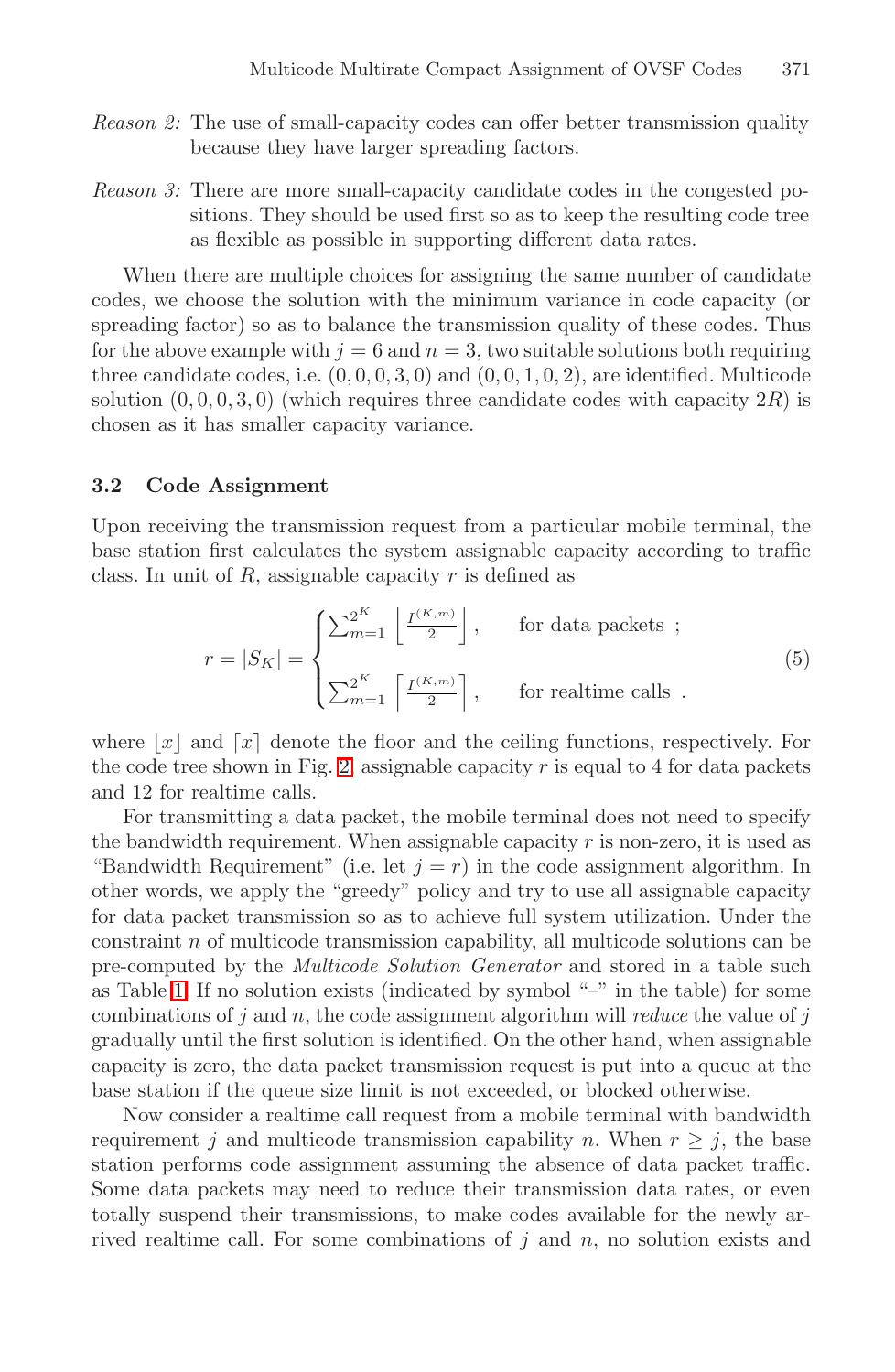<span id="page-8-0"></span>symbol "–" is observed in the table of multicode solutions. The code assignment algorithm will then *increase* j gradually until the first solution is identified. After a particular solution is chosen according to the criteria given in Section [3.1,](#page-5-0) compact index  $g^{(k,m)}$  is used for code selection and assignment in each layer.

A realtime call request will be blocked if the system cannot meet the bandwidth or multicode requirements. Specifically, there are three blocking conditions.

*Condition 1:* The required bandwidth is larger than the assignable capacity, i.e.  $i>r$ .

*Condition 2:*  $j \leq r$ , but the summed bandwidth of every multicode solution is larger than the assignable capacity, i.e.  $\sum_{k=0}^{K} d_k \cdot 2^{K-k} > r$ .

*Condition 3:*  $j \leq r$  and  $\sum_{k=0}^{K} d_k \cdot 2^{K-k} \leq r$ , but the candidate codes found in some layers are not sufficient, i.e. the number is less than  $d_k$ .

To illustrate, consider the code tree shown in Fig. [2.](#page-3-0) For realtime calls, the assignable capacity  $r = 12$ . However, a new call request with  $j = 10$  and  $n =$ 1 will be blocked due to *Condition 2* (the identified solution  $(1, 0, 0, 0, 0)$  has summed bandwidth of 16R). Another request with  $j = 12$  and  $n = 3$  will be blocked due to *Condition 3* (all multicode solutions, namely  $(0, 1, 1, 0, 0)$ ,  $(0, 0, 3, 0, 0)$  and  $(0, 1, 0, 2, 0)$ , cannot be supported by the code tree).

The blockings due to *Condition 1* are unavoidable. The blockings due to *Condition 2* can be avoided only by improving the mobile terminal's multicode transmission capability. The blockings due to *Condition 3* can be avoided by either rearranging codes or improving multicode capability. For example, in Fig. [2,](#page-3-0) if the realtime call on code  $(4, 12)$  is reassigned to code  $(4, 5)$ , a realtime call request with  $j = 12$  and  $n = 3$  can then be carried in the code tree by suspending all ongoing data packet transmissions. As seen in Table [1,](#page-6-0) when mobile terminals are multicode capable, a number of multicode solutions are usually available. *Condition 3* of blocking is therefore much less likely to occur, compared to the single-code transmission scenario.

# **3.3 Data Rate Reduction and Transmission Resumption**

As data packet transmissions can be preempted by realtime calls, some mobile terminals have to reduce their transmission data rates to make codes available for realtime calls. For the mobile terminals that totally suspend the data transmissions, their identifications and the corresponding break points are recorded at the base station. When some occupied codes are released, they will be shared by these suspended terminals as fairly as possible.

# **4 Performance Analysis**

Let there be N types of mobile terminals in the system where the type-n ( $1 \le$  $n \leq N$ ) terminals can support the simultaneous transmission of n codes. Let  $p_n$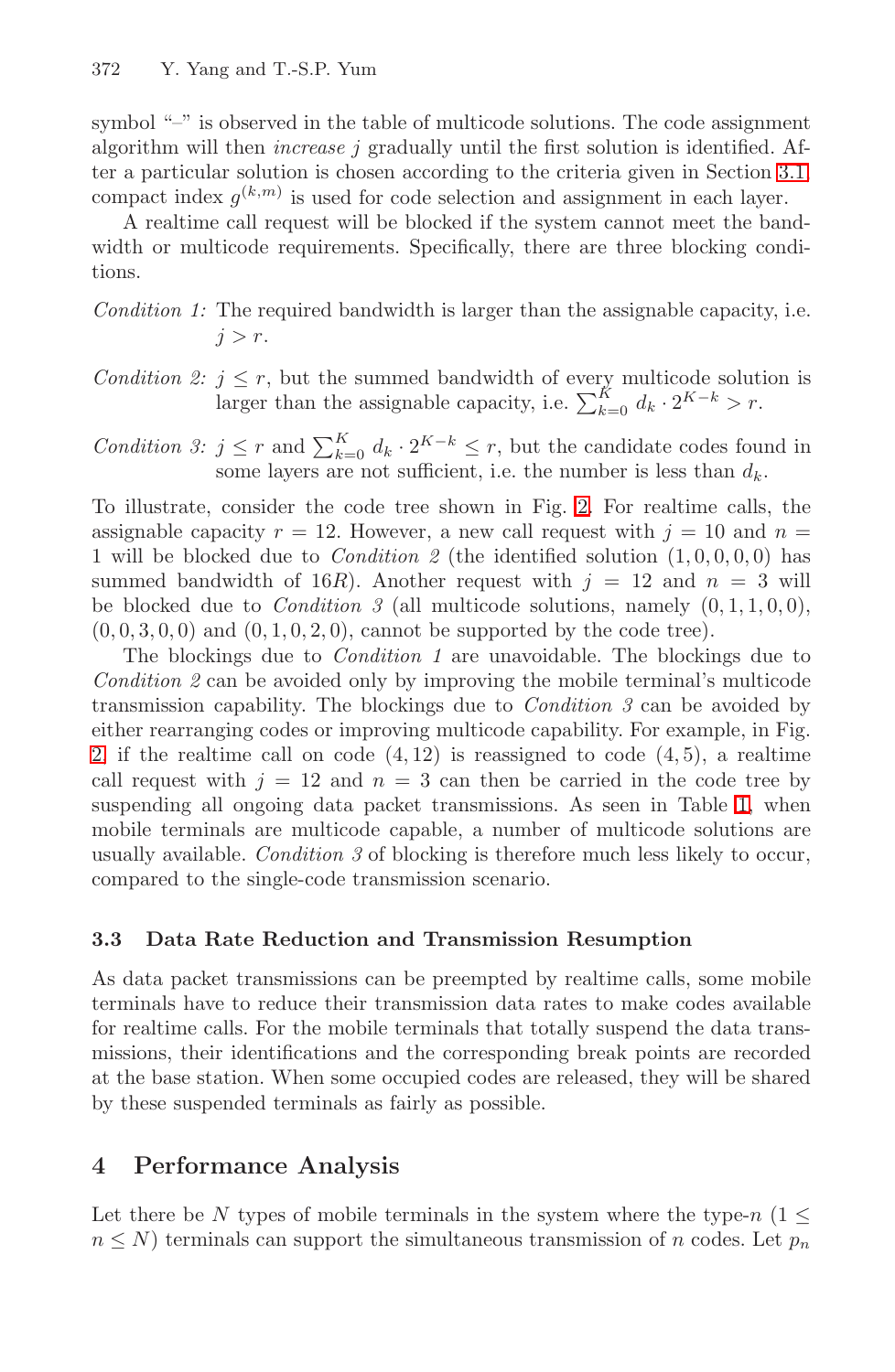be the fraction of type-n terminals. Further, let there be  $J$  classes of realtime calls where the class- $j$  ( $1 \leq j \leq J$ ) calls are characterized by *(i)* Poisson arrivals with rate  $\lambda_j$ ; *(ii)* bandwidth requirements equal to  $j \cdot R$ ; and *(iii)* exponentially distributed call holding time with mean  $\mu_i^{-1}$ . Let  $G_j = \lambda_j/\mu_j$  ( $1 \leq j \leq J$ ) denote the offered traffic of class-j realtime calls. The total offered traffic  $G_R$  of realtime calls is simply the sum of  $G_i$ . For simplicity, we assume terminal type and service class are independent. Let  $\lambda_D$  and  $\mu_D^{-1}$  denote the arrival rate and average packet length of data packets, respectively. The offered traffic of data packets is therefore given by  $G_D = \lambda_D/\mu_D$ .

Without loss of generality, a six-layer code tree  $(K = 6)$  and eight classes realtime calls  $(J = 8)$  with equal offered traffic  $(G_1 = G_2 = \cdots = G_8)$  are considered in the computer simulation. The arrival of data packets is assumed to be a Poisson process and the packet length is chosen from four exponential random variables with means  $R$ ,  $2R$ ,  $4R$  and  $8R$  with equal probabilities. Let there be four types of mobile terminals  $(N = 4)$  and let their combinations take on the following four cases.

*Case 1:*  $p_1 : p_2 : p_3 : p_4 = 100 : 0 : 0 : 0$ . *Case 2:*  $p_1 : p_2 : p_3 : p_4 = 40 : 30 : 20 : 10$ . *Case 3:*  $p_1 : p_2 : p_3 : p_4 = 25 : 25 : 25 : 25$ . *Case 4:*  $p_1 : p_2 : p_3 : p_4 = 10 : 20 : 30 : 40$ .

Note that multicode transmission is not supported in *Case 1*. In the following figures, all simulation results are shown in dashed lines with markers. For each simulation experiment, the simulation time is increased until the 95% confidence interval is comparable to the marker size shown.

### **4.1 Blocking Probability of Realtime Calls**

Blocking probability is the most important measure of QoS for realtime calls. Since the realtime calls have preemptive priority over data packets, as far as blocking performance is concerned, data packets are completely transparent to realtime calls. Consider the ideal case where all mobile terminals can use as many codes as required, i.e.  $n = J$ . Then, call blockings due to *Conditions 2* and *3* (section [3.2\)](#page-7-0) can be completely avoided. The blocking probability in this case is the same as that under the "complete sharing policy" in shared resource environment [\[19\]](#page-14-0). This blocking result is therefore a lower bound (see Bound A in Fig. [3\)](#page-10-0) for the restrictive multicode cases studied here. Due to the length limit, the derivation details of this lower bound are not shown in this paper.

Fig. [3](#page-10-0) shows the overall blocking probability as a function of realtime offered traffic  $G_R$ . The solid lines are the analytical lower bounds. The blocking probabilities of the four cases discussed in Section [4](#page-8-0) are obtained by computer simulation. As seen, the overall blocking probability can be significantly reduced with the use of multicode. As an example, at  $G_R = 5.6$  (Erlang), the blocking probabilities for the four simulation cases and the analytical lower bound (marked as Bound A) are 2.21%, 1.14%, 0.92%, 0.58% and 0.45%, respectively. This lower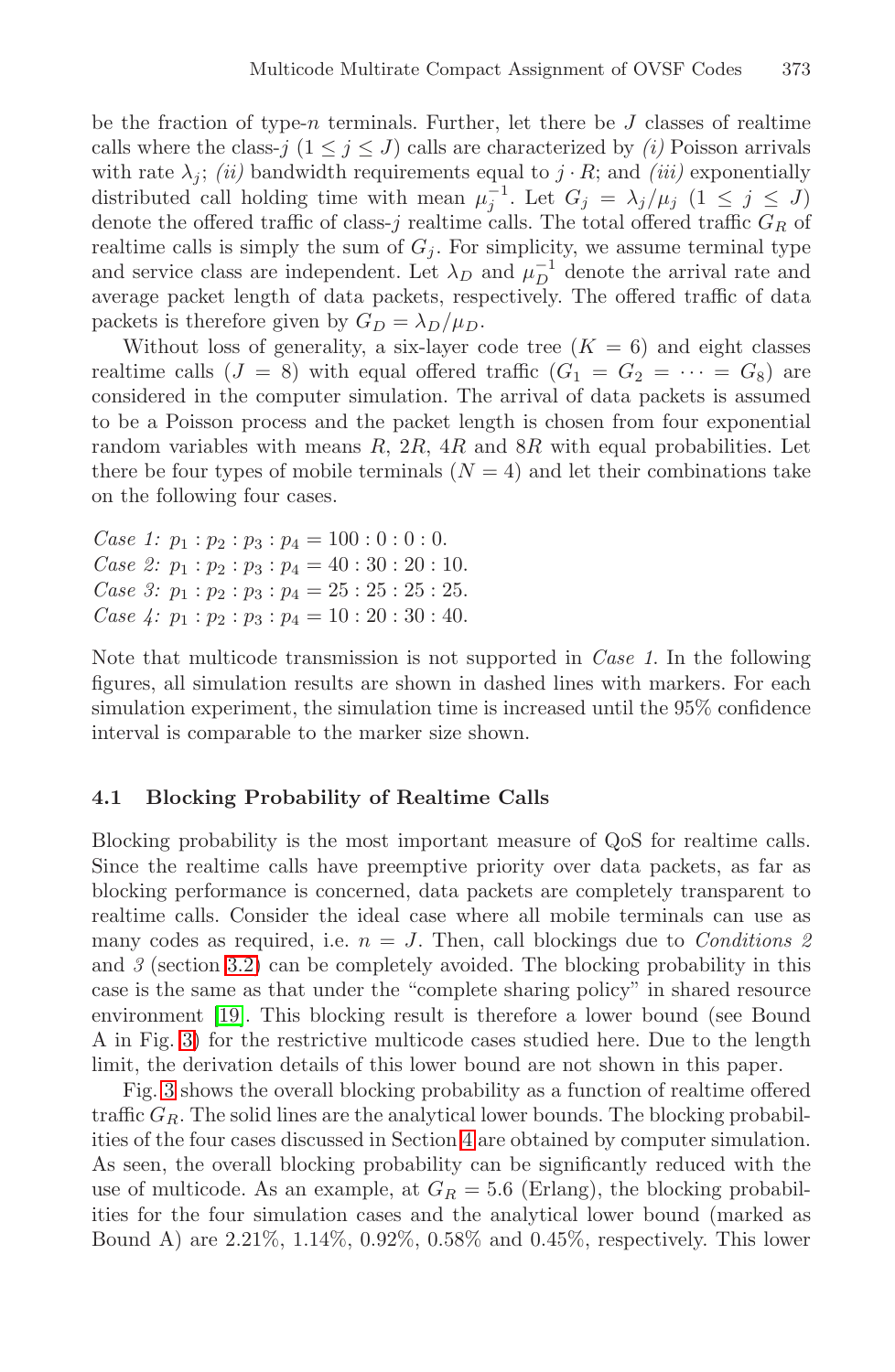<span id="page-10-0"></span>

**Fig. 3.** Blocking probability of realtime calls.

bound can be achieved by letting all mobile terminals capable of transmitting any number of codes. This result indicates that the use of multicode can be an effective alternate to the rearrangeable single-code method in [\[13\]](#page-14-0). For comparison purpose, the lower bound for rearrangeable single-code system is also shown (marked as Bound B).

#### **4.2 Throughput and Wasted Capacity of Realtime Calls**

The throughput of realtime calls, denoted by  $T$ , is given by

$$
T = \sum_{j=1}^{J} (1 - P_j) \cdot L_j , \qquad (6)
$$

where  $P_i$  and  $L_i \triangleq j \cdot G_i$  denote the blocking probability and the offered load of class- $j$  realtime calls, respectively. The total offered load  $L$  of realtime calls is simply the summation of  $L_i$ . The throughput in (6) gives the time-averaged required bandwidth from successful realtime terminals. The total assigned capacity for realtime calls may be larger. For example, to accommodate a type-1 realtime terminal with bandwidth requirement  $6R$ , the base station needs to assign a layer- $(K-3)$  code (with code capacity  $8R$ ) to the terminal. The gap between these two values is called "wasted capacity".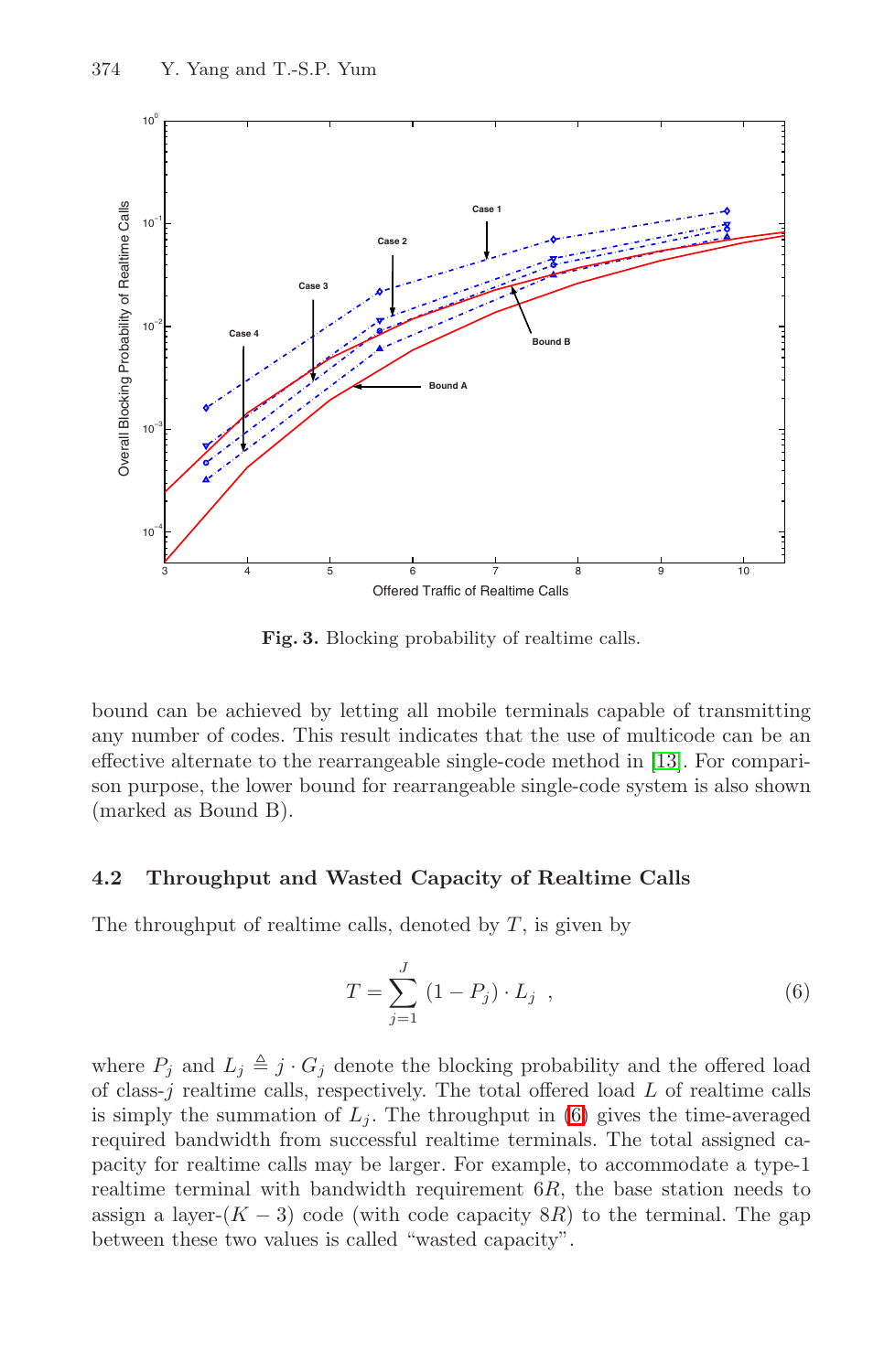

**Fig. 4.** Throughput and wasted capacity of realtime calls.

Fig. 4 shows the throughput and wasted capacity of realtime calls as a function of offered load L. The solid line is the analytical upper bound, or [\(6\)](#page-10-0), on throughput. As seen, this upper bound can be approached by introducing more multicode-capable terminals. The same action can also reduce the amount of wasted capacity. In the limiting case where all terminals are capable of transmitting any number of codes, the wasted capacity is zero. Specifically, at offered load  $L = 34.65$ , the wasted capacity values in four simulation cases are 5.85, 2.65, 1.69 and 0.76, respectively.

#### **4.3 Sojourn Time of Data Packets**

For data packets, the average sojourn time is the most important QoS measure. It is defined as the time between a transmission request and the successful transmission of the whole packet. Fig. [5](#page-12-0) shows the average sojourn time as a function of total offered traffic  $G_R + G_D$ . We assume in this case the ratio between realtime and data traffic is fixed at  $G_R : G_D = 7 : 3$ . The performance of the three multicode cases are similar and are all about 30% better than the single-code case, *Case 1*. This indicates that the sojourn time cannot be effectively reduced by manipulating the multicode capability mixes. As an example, at offered traffic  $G_R + G_D = 11$ , the average sojourn time values for the four cases are 1.71, 1.24, 1.20 and 1.16, respectively. By Little's formula, the same conclusion can be drawn on queue length.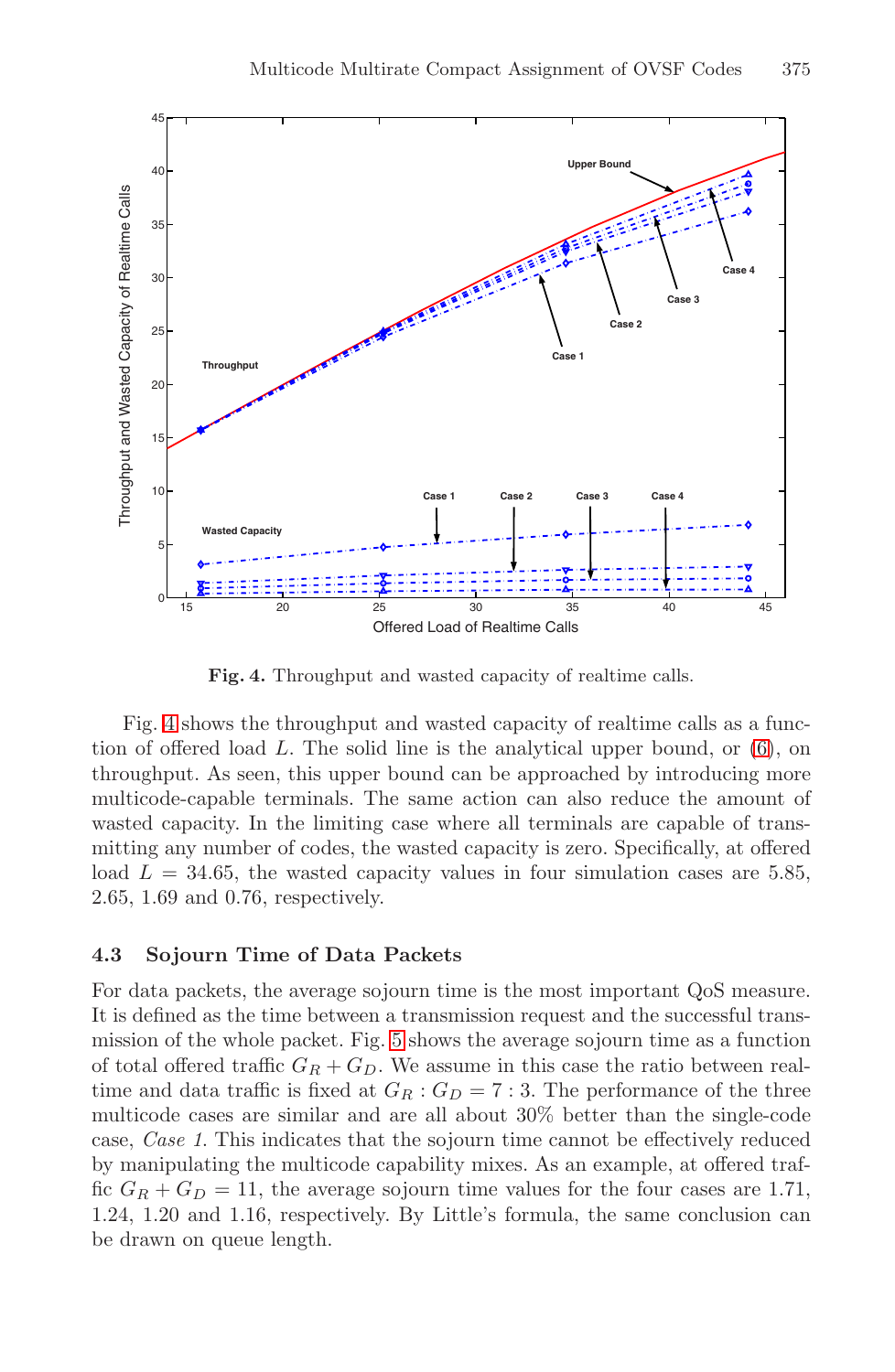<span id="page-12-0"></span>

**Fig. 5.** Average sojourn time of data packets,  $G_R : G_D = 7 : 3$ .

#### **4.4 Fairness Comparison**

The major fairness concern is the chance of accessing system resource for different types of terminals with different bandwidth requirements. As an example, the fairness index for the terminals with different bandwidth requirements, denoted by  $F_R$ , is defined as [\[13\]](#page-14-0)

$$
F_R = \frac{\left[\sum_{j=1}^{J} (1 - P_j)\right]^2}{J \sum_{j=1}^{J} (1 - P_j)^2} \tag{7}
$$

In the ideal case where the terminals with different bandwidth requirements have the same opportunity of being served (i.e. the  $P_j$  values are equal),  $F_R$  achieves the maximum value of one.

Fig. [6](#page-13-0) shows fairness index  $F_R$  as a function of offered traffic of realtime calls. As seen, even under heavy traffic, there is no substantial difference in the fair access among the realtime terminals with different bandwidth requirements. Although not shown, our results show that the same is true for the terminals with different multicode transmission capabilities.

# **5 Conclusions**

Based on the concept of compact index, a new OVSF code assignment scheme, namely "Multicode Multirate Compact Assignment" (MMCA), is proposed for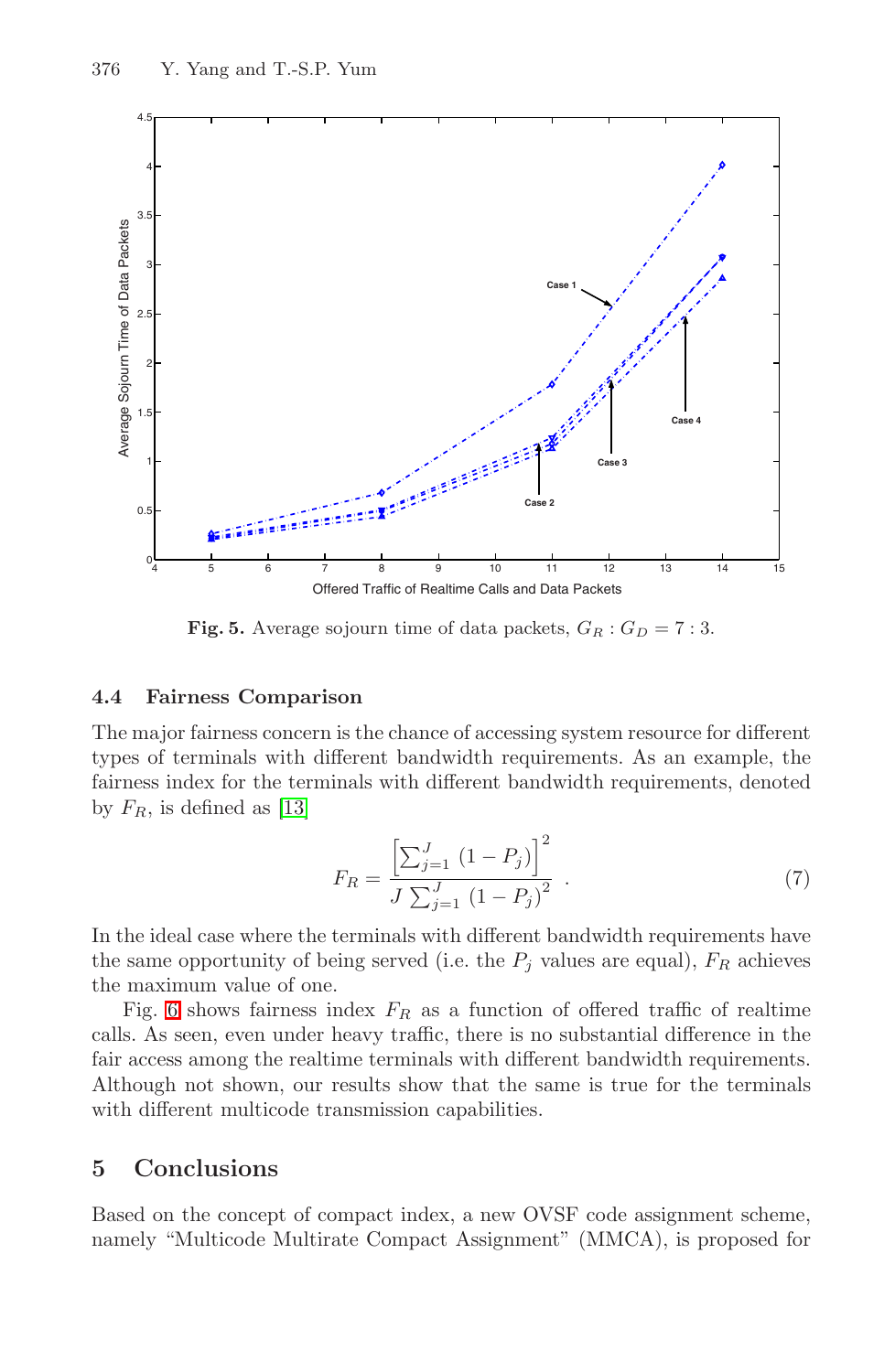<span id="page-13-0"></span>

**Fig. 6.** Fairness index for realtime calls with different bandwidth requirements.

accommodating QoS differentiated mobile terminals. These terminals have different multicode transmission capabilities. They can also support different traffic types (realtime calls and data packets) with different priority and bandwidth requirements. When more mobile terminals have multicode transmission capability, the bandwidth granularity in code assignment becomes smaller and the system is more flexible in supporting multirate multimedia traffic classes. As a result, higher bandwidth efficiency is observed in MMCA. This is demonstrated by both analysis and simulation. In addition, MMCA is also shown to be a fair code assignment scheme for different service classes.

### **References**

- 1. Adachi, F., Sawahashi, M., Okawa, K.: Tree-structured generation of orthogonal spreading codes with different lengths for forward link of DS-CDMA mobile radio. Electronics Letters**33** (1997) 27–28
- 2. 3GPP TS 25.213 (V6.0.0): Spreading and modulation (FDD). Technical Specification (Release 6), Technical Specification Group Radio Access Network, 3GPP (2003)
- 3. 3GPP TS 25.223 (V6.0.0): Spreading and modulation (TDD). Technical Specification (Release 6), Technical Specification Group Radio Access Network, 3GPP (2003)